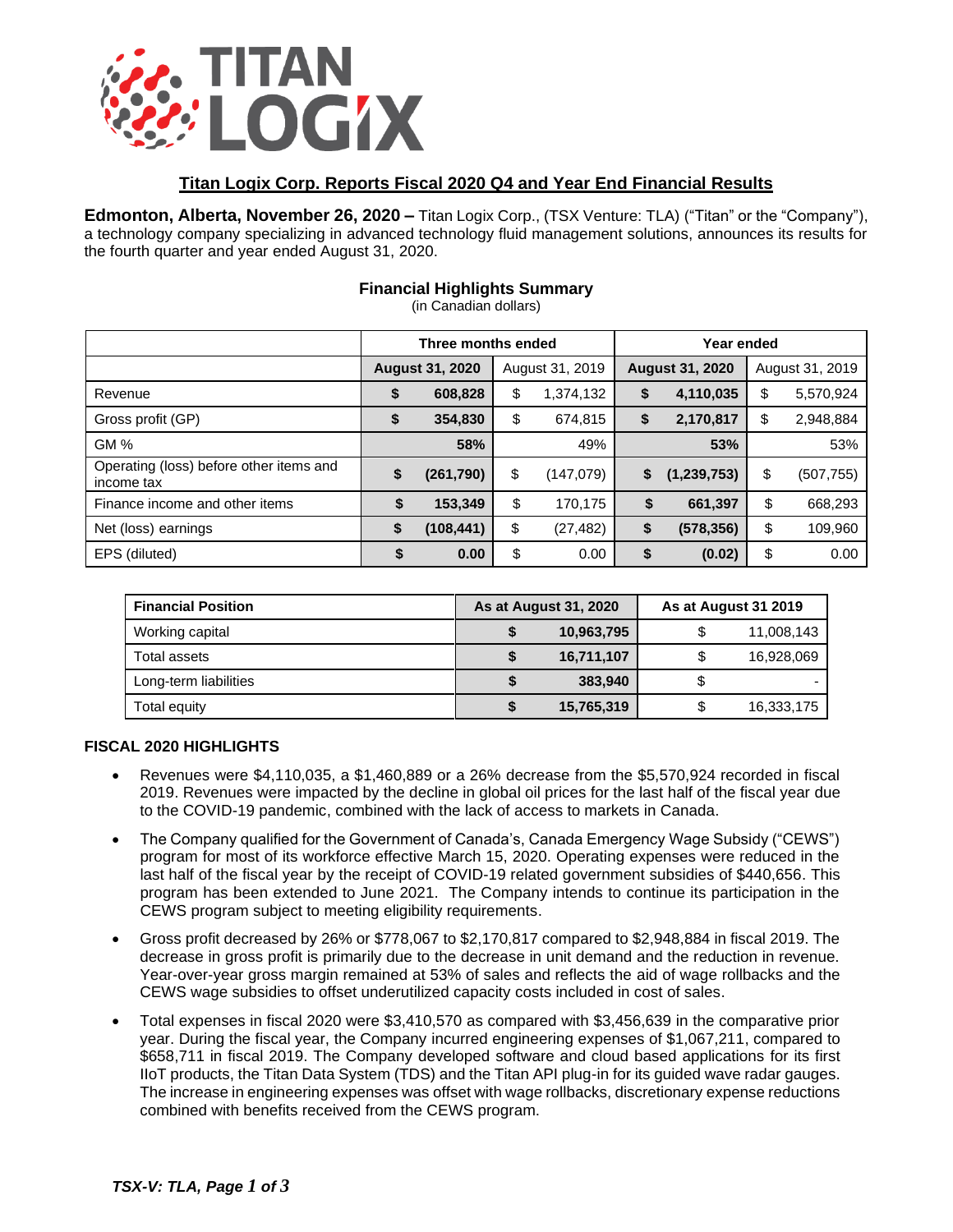

• The Company reported an operating loss before other items of \$1,239,753 compared to an operating loss of \$507,755 in fiscal 2019. Adjusted for interest income and other items, the net loss after income taxes was \$578,356 compared to net earnings after taxes of \$109,960 in fiscal 2019. The impacts of the corona virus pandemic on global oil demand in the second half of the fiscal year was the primary reason for the decrease in sales and gross profit which contributed to the decline.

"The pandemic defined our year with a sudden loss of sales and strict protocols for us to continue operating safely. We remain diligent in providing service and sales support for our channel partners as we navigate the uncertainties of COVID restrictions and resumption of oil demand. We have re-implemented our work from home policy in line with the recommendation from Alberta Health Services. As anticipated, the pandemic affected our sales in the second half of the year and account for a major portion of our unfavorable results for fiscal 2020. Despite these challenges we completed several milestones with our software and cloud based applications that enhance the value of our hardware devices. " said CEO, Alvin Pyke, "For this coming year our focus will be restoring revenues from our traditional channels while growing new applications and creating value for our customers through the automated collection of the data created by our GWR and gateway technologies. We have begun trials with our on-board weighing system for aggregates hauling and automatic data collection of cargo weight. We will assess applications where our expertise of edge sensors in industrial transportation intersects with data collection and analytics."

The Company's audited consolidated annual financial statements and the management's discussion and analysis ("MD&A") which includes the Company's Business Outlook, for the year ended August 31, 2020, are available on SEDAR at [www.sedar.com](http://www.sedar.com/) and the Company's website, [www.titanlogix.com.](http://www.titanlogix.com/)

### **About Titan Logix Corp.:**

Titan Logix focuses on providing data driven solutions for Supply Chain Management (SCM) of goods and service supplied to the oil and gas, transportation and construction industries. Titan's telematics products enable data from its mobile level sensor technology to be collected, managed and packaged for business intelligence and control.

Titan's products are designed to be a part of a complete SCM solution. The ultimate solution consists of Titan's products integrated with best-in-class data management to enable end-to-end Internet of Industrial Things (IoIT) solutions for its customers' SCM.

Founded in 1979, Titan Logix Corp. is a public company listed on the TSX Venture Exchange and its shares trade under the symbol TLA.

#### *Neither TSX Venture Exchange nor its Regulation Services Provider (as that term is defined in the policies of the TSX Venture Exchange) accepts responsibility for the adequacy or accuracy of this release.*

**Information in this press release that is not current or historical factual information may constitute forward looking information within the meaning of securities laws. Implicit in this information are assumptions regarding our future operational results. These assumptions, although considered reasonable by the company at the time of preparation, may prove to be incorrect. Readers are cautioned that actual performance of the company is subject to a number of risks and uncertainties and could differ materially from what is currently expected as set out above. For more exhaustive information on these risks and uncertainties you should refer to our Management Discussion and Analysis in respect of the year ended August 31, 2020 which is available at www.sedar.com. In addition, the occurrence of pandemics, such as the recent outbreak of the novel coronavirus COVID-19 in any of the areas in which the Company, its customers or its suppliers operate could cause interruptions in the Company's operations. In addition, pandemics, natural disasters or other unanticipated events could negatively impact the demand for, and price of, oil and natural gas which in turn could have a material adverse effect on the Company's business, financial condition, results of operations and cash flows. Forward-looking information contained in this press release is based on our current estimates, expectations and projections, which we believe are reasonable as of the current date. You should not place undue importance on forward-looking information and should not rely upon this information as of any other date. While**